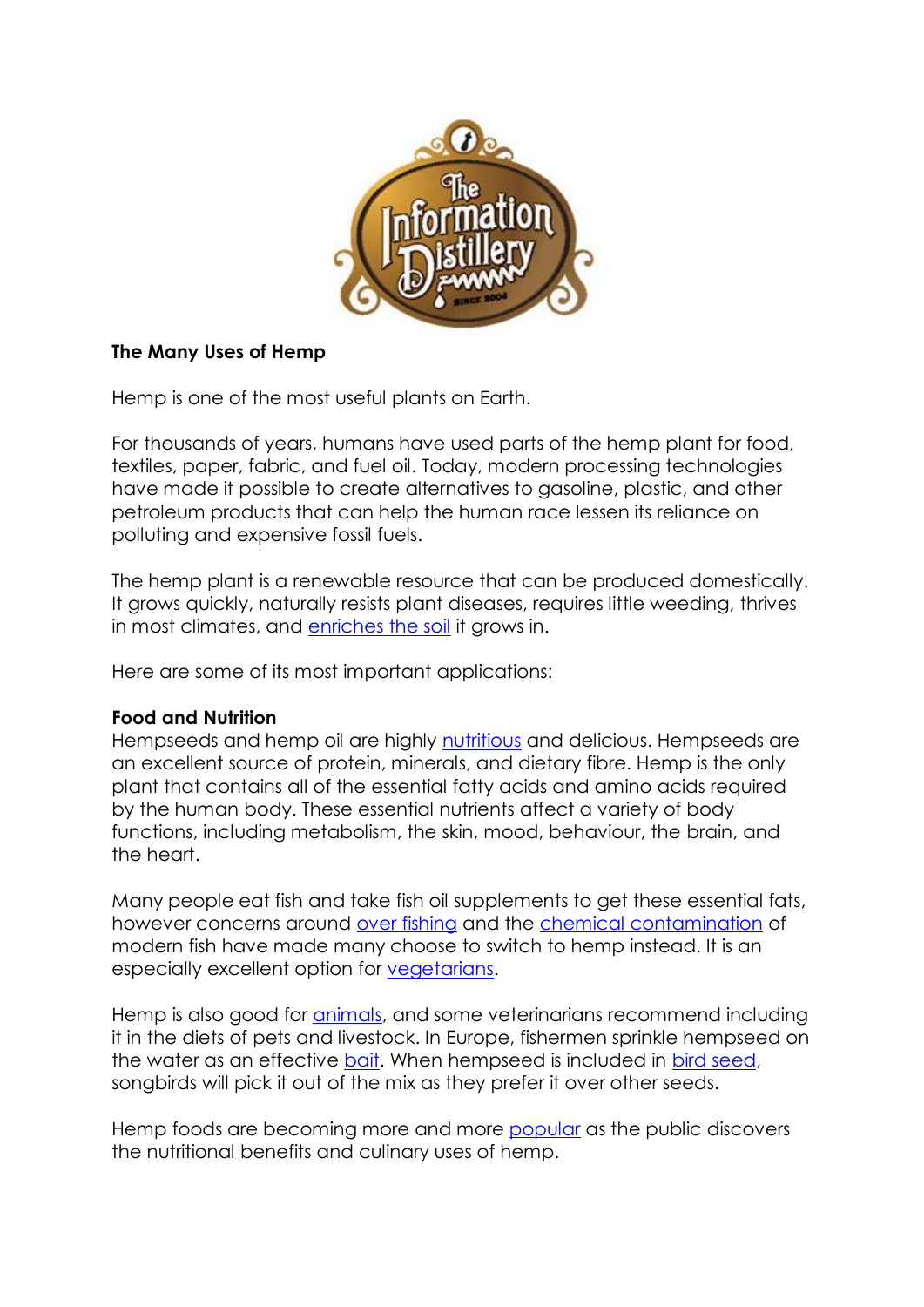# **Body Care**

Due to its high content of beneficial oils and natural emollient properties, hemp is becoming a common [ingredient](http://www.hempoilcan.com/benefits.html) in lotions and many other skin, hair, and cosmetic products. It is a good alternative to the [toxic chemicals](http://www.toxicfreelegacy.org/safecosmetics.html#bkgrd) present in many petroleum based lotions and cosmetics.

# **Paper**

Hemp is an ideal material for making paper. It regenerates in the field in months (unlike [trees](http://www.worldwatch.org/taxonomy/term/105) which can take 30 years or more to become harvestable after planting.) Moving towards the use of hemp for paper can help save the world's forests.

[Historically,](http://www.hempmuseum.org/SUBROOMS/HEMP%20PAPER%20CHRON.htm) hemp has been used to make paper for thousands of years. It makes a fine quality paper that is naturally acid free and does not become yellow and brittle or [disintegrate](http://www.loc.gov/preserv/deterioratebrochure.html) over time like conventional paper.

# **Fabric, Textiles, and Rope**

Hemp can be used to make a variety of fabrics, similar to but more durable than cotton. Hemp is also excellent for making rugs and other textiles. The word [canvas](http://www.m-w.com/dictionary/canvas) comes from the Latin word for hemp.

The oldest known woven [fabric](http://www.glenwoodsmith.com/hemphistorian/indquotes.html) was made from hemp, as were Levi Strauss' [original denim](http://www.taima.org/en/fibre.htm) jeans, and the first American [flag.](http://www.hempmuseum.org/SUBROOMS/HEMP%20U.S.%20FLAGS.htm) It was a common material for clothing until the [cotton](http://www.sdearthtimes.com/et0199/et0199s11.html) industry gained strength in America.

Hemp is the traditional [rope making](http://www.hempmuseum.org/ROOMS/ARM%20ROPE%20&%20TWINE.htm) fibre due to its flexibility, strength, and resistance to water damage. In past centuries, hemp was extremely important to the Navy, the shipping trade, and fishing because it was used to make ropes, riggings, nets, and sails.

# **Fuel**

For centuries, Hemp oil was used as lamp oil. It began to be phased out in America in the 1870s when [petroleum](http://www.jackherer.com/chapter09.html) was introduced.

Today, hemp oil can be used to create biofuels to [replace gasoline](http://www.hempcar.org/) for diesel engines. Unlike fossil fuels, biofuels are renewable and produce less of the greenhouse gas [carbon monoxide.](http://www.thehia.org/faqs/faq7.htm)

# **Plastic Alternatives**

Standard plastic is made from fossil fuels using [toxic chemicals.](http://www.hempplastic.com/newSite/hp_aboutplastics_additives.htm) Almost everything we buy is wrapped in cellophane and our landfills are full of it. A variety of alternatives to plastic can be made from hemp.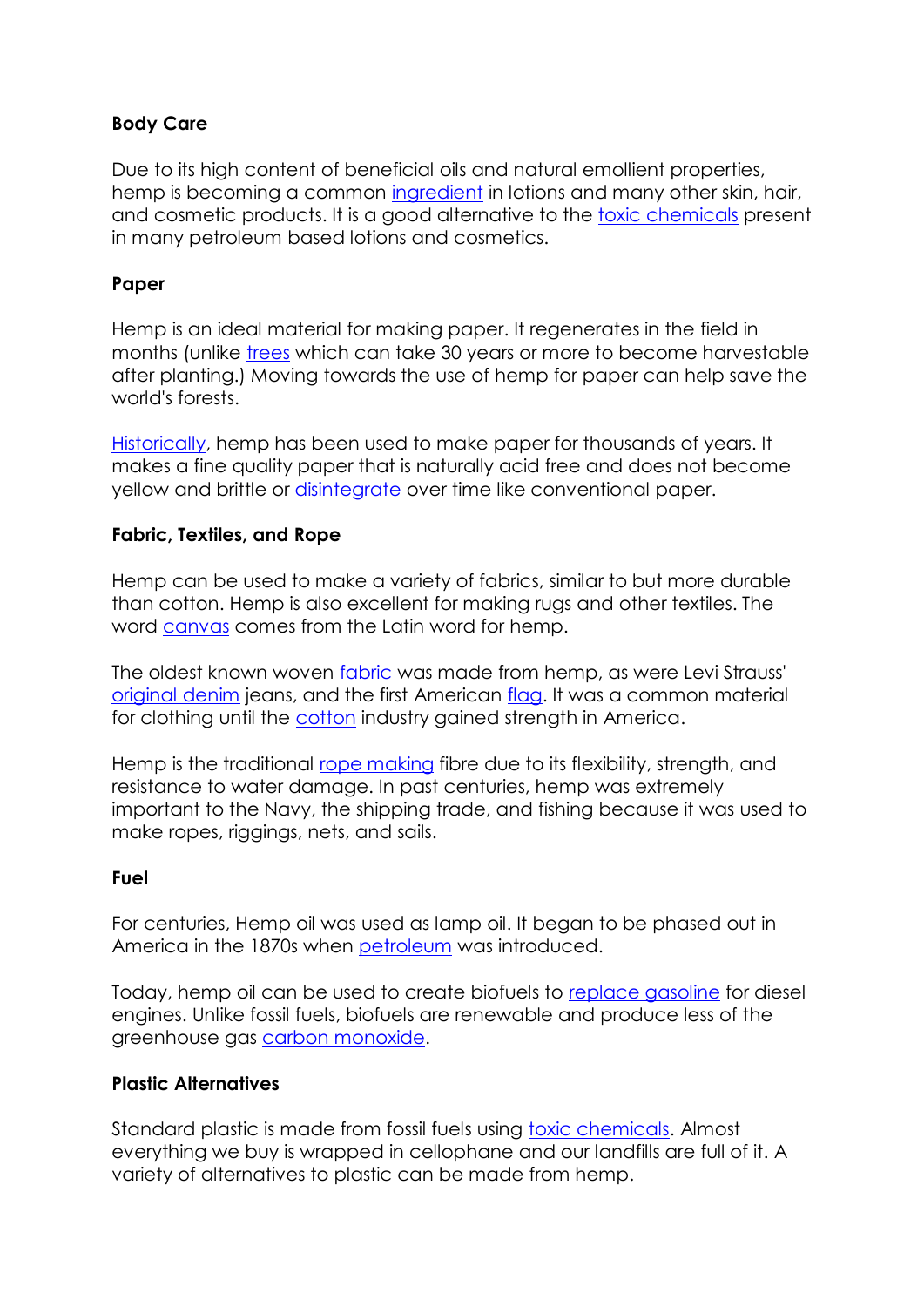In 1941, [Henry Ford](http://www.hempplastic.com/newSite/hp_aboutplastics_fordcar.htm) held a media event where he swung an axe at a prototype car body made of hemp and other plant material to prove its strength. The technology was never put into mass production, cars continued to be made of steel, and plastics made from petrochemicals became the norm.

Fortunately, the number of available [products](http://www.zelfoaustralia.com/en/zelfo-australia_material.php) made from hemp plastics is on the increase as awareness of the importance of developing sustainable alternatives grows.

#### **Building Materials**

Hemp based materials can replace wood and other materials used to build [homes](http://nutiva.com/about/media/2004_01_10.php) and other structures including foundations, walls, shingles, paneling, pipes, and paint.

The modern hemp building materials [Hempcrete](http://www.life.ca/nl/108/hemphouse.html) and [Isochanvre](http://www.suffolkhousing.org/pages/hemp5.html) are lightweight, waterproof, fireproof, self-insulating, and resistant to pests.

#### **Hemp's Past and Future**

If hemp is so useful and practical, why hasn't everyone heard of it? The answer lies primarily in politics. In the United States, growing hemp is largely prohibited and there is a great fear around it due to its resemblance to marijuana. Hemp may look like marijuana, however it [does not contain the](http://www.naihc.org/hemp_information/content/hemp.mj.html)  [active chemicals](http://www.naihc.org/hemp_information/content/hemp.mj.html) that cause mind-altering effects.

Historically, hemp was important in America and several of the founding fathers grew it on their estates. [Thomas Jefferson](http://www.hempcar.org/jefferson.shtml) himself said, "Hemp is of first necessity to the wealth and protection of the country." There were times when farmers were legally [required](http://www.naihc.org/hemp_information/hemp_facts.html) to grow it. During World War Two, the American government [encouraged farmers](http://www.archive.org/details/Hemp_for_victory_1942) to grow it to help aid the war effort.

In the 1930s, a ["reefer madness"](http://www.reefermadness.org/propaganda/rthages.html) campaign began in the United States to stir up fear around marijuana and hemp. Today it is clear that these beginnings of ["the war on drugs"](http://www.drugpolicy.org/drugwar/) were pushed into being by the newspaper, cotton, and petroleum [industries](http://www.beyondpeak.com/hemp-beyondpeak.html) which have all benefited financially from hemp prohibition. There are many people in the United States [working](http://www.votehemp.com/PR/01-15-07_nd_farmer.html) to make growing hemp legal, however for the time being the laws remain [restrictive.](http://www.glenwoodsmith.com/hemphistorian/industrial.html)

In Canada, the cultivation of hemp has been allowed by the federal government since 1998 with a special [license.](http://www.hc-sc.gc.ca/dhp-mps/substancontrol/hemp-chanvre/about-apropos/faq/index_e.html) Fortunately, as hemp becomes a growing agricultural sector in Canada and [other countries,](http://www.internationalhempassociation.org/) the availability of hemp based products will continue to [grow](http://www.businessedge.ca/article.cfm/newsID/14336.cfm) worldwide.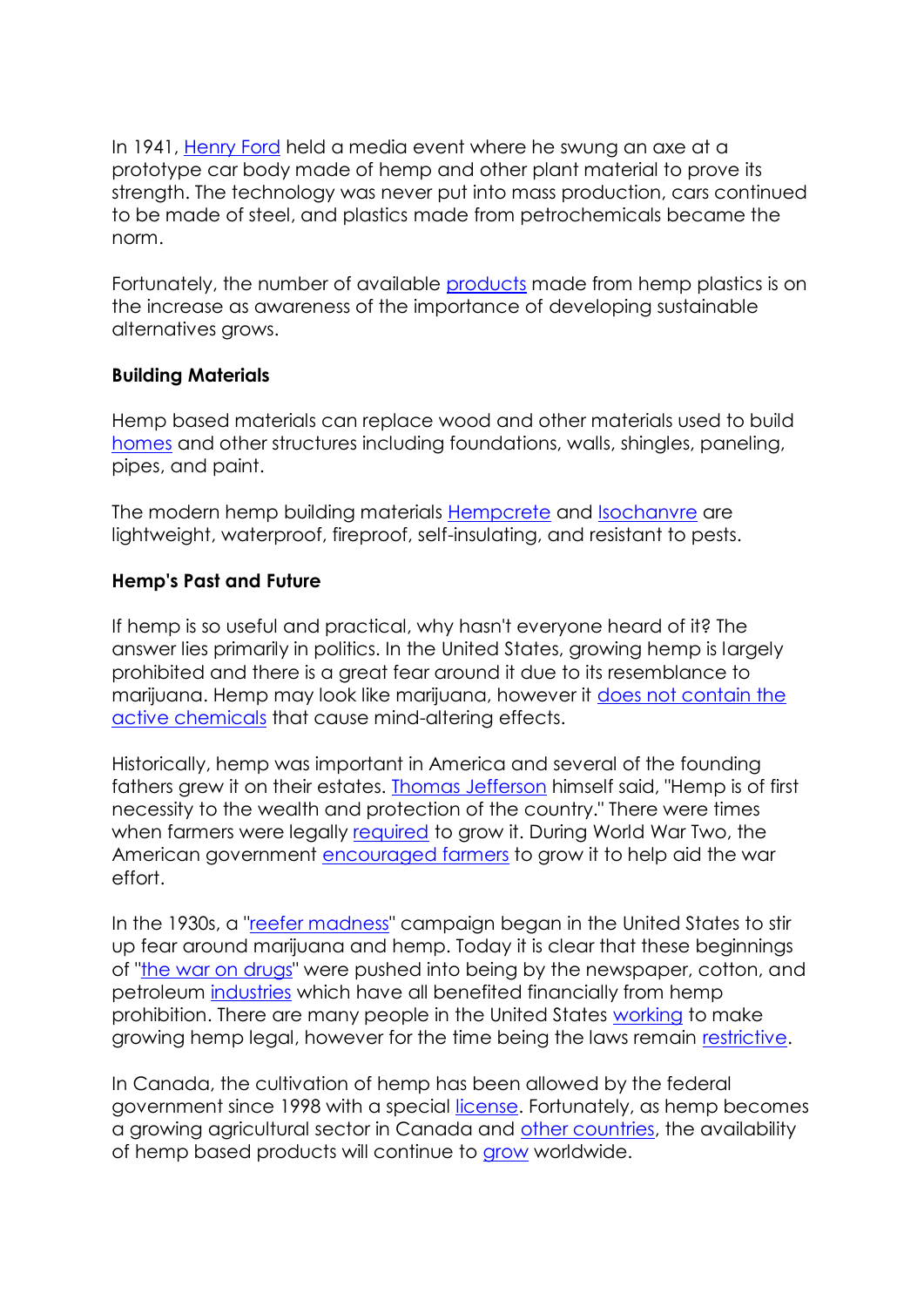#### **Links**

#### **A Quick Guide to Hemp**

<http://www.saskhemp.com/hemp101/hemp101.htm> an introduction to the many uses of hemp

#### **The Emperor Wears no Clothes**

<http://www.jackherer.com/chapters.html>

the extensive and well-researched full text of the book that helped start the modern hemp revolution, in print since 1985

#### **Environmental Benefits of Hemp**

[http://www.eap.mcgill.ca/CPH\\_3.htm](http://www.eap.mcgill.ca/CPH_3.htm) a summary of the many environmental benefits of hemp from McGill University, including agricultural factors such as how hemp benefits the soil

#### **Industrial Hemp - an alternative to our problems?**

<http://www.authenticbusiness.co.uk/archive/hemp> an excellent article on the uses of hemp from a British progressive business magazine

#### **North American Industrial Hemp Council**

[http://naihc.org](http://naihc.org/) information about industrial hemp from an agricultural association

# **Basic Uses of Industrial Hemp: Food, Fuel, Fiber**

<http://www.thehia.org/faqs/faq7.htm> description of the basic uses of hemp from a hemp trade association

# **Food and Agriculture: Hemp**

[http://www1.agric.gov.ab.ca/\\$department/deptdocs.nsf/all/crop761](http://www1.agric.gov.ab.ca/$department/deptdocs.nsf/all/crop761) an overview of agricultural hemp from the Alberta Government

# **Hemp: A New Crop with New Uses for North America**

<http://www.hort.purdue.edu/newcrop/ncnu02/v5-284.html> a chapter from an academic agriculture book reviewing the various uses for industrial hemp

# **History and Benefits of Hemp**

<http://www.sdearthtimes.com/et0199/et0199s11.html> a summary of the uses and background history of hemp

# **Nutty Hemp a Hot Food Trend**

[http://www.msnbc.msn.com/id/16637630](http://www.msnbc.msn.com/id/16637630/) a news story about the growing popularity of hemp foods

# **Hemp Seed: The most Nutritionally Complete Food Source in the World**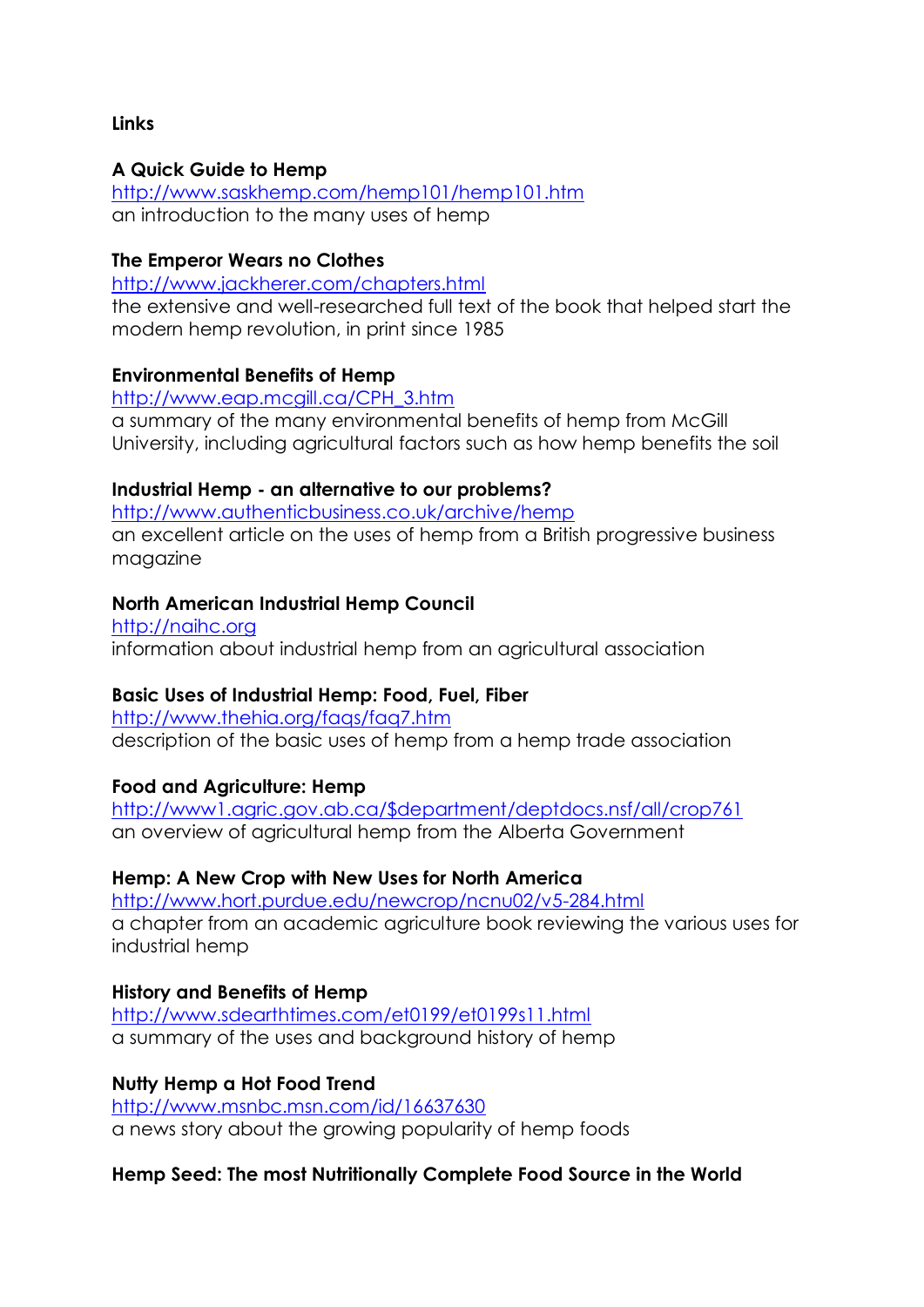# <http://www.ratical.org/renewables/hempseed1.html> information on the health benefits of eating hempseed

# **Hemp Seeds**

<http://www.innvista.com/health/foods/hemp/hempseed.htm> more information on dietary hempseed

# **Micronutrient Information Center: Essential Fatty Acids**

<http://lpi.oregonstate.edu/infocenter/othernuts/omega3fa> an overview of the importance of essential fatty acids (EFAs) in the body

# **Are You Getting Enough Essential Fatty Acids?**

<http://www.alive.com/3953a2a2.php> an article on EFAs aimed at vegetarians

# **Efficacy of Dietary Hempseed Oil in Patients with Atopic Dermatitis**

[http://www.ncbi.nlm.nih.gov/entrez/query.fcgi?db=pubmed](http://www.ncbi.nlm.nih.gov/entrez/query.fcgi?db=pubmed&cmd=Retrieve&dopt=AbstractPlus&list_uids=16019622) [&cmd=Retrieve&dopt=AbstractPlus&list\\_uids=16019622](http://www.ncbi.nlm.nih.gov/entrez/query.fcgi?db=pubmed&cmd=Retrieve&dopt=AbstractPlus&list_uids=16019622) results of a Finnish scientific study that showed dietary hemp oil improved symptoms of contact dermatitis

# **Hemp as a Nutreceutical for Animals**

<http://www.hemptons.co.za/Uses/Animal/HempForAnimals.htm> the benefits of feeding hemp to pets and livestock

# **Carp Passion: Hemp**

<http://www.carp-passion.com/Bait/Hemp.htm> an article from a British fishing website about using hempseed as bait

# **Hemp Body Care Benefits**

<http://www.hempoilcan.com/benefits.html> the benefits of using hemp in skin, hair, and other body care products

# **Hempcar.org**

[http://www.hempcar.org](http://www.hempcar.org/) the story of a hemp-fueled car that toured North America raising awareness about biofuels

# **Hemp Plastic**

[http://www.hempplastic.com](http://www.hempplastic.com/) more information about hemp based alternatives to plastic

#### **Hemp For Houses** <http://www.life.ca/nl/108/hemphouse.html> more information on the possibilities for using hemp in construction

# **House of Hemp**